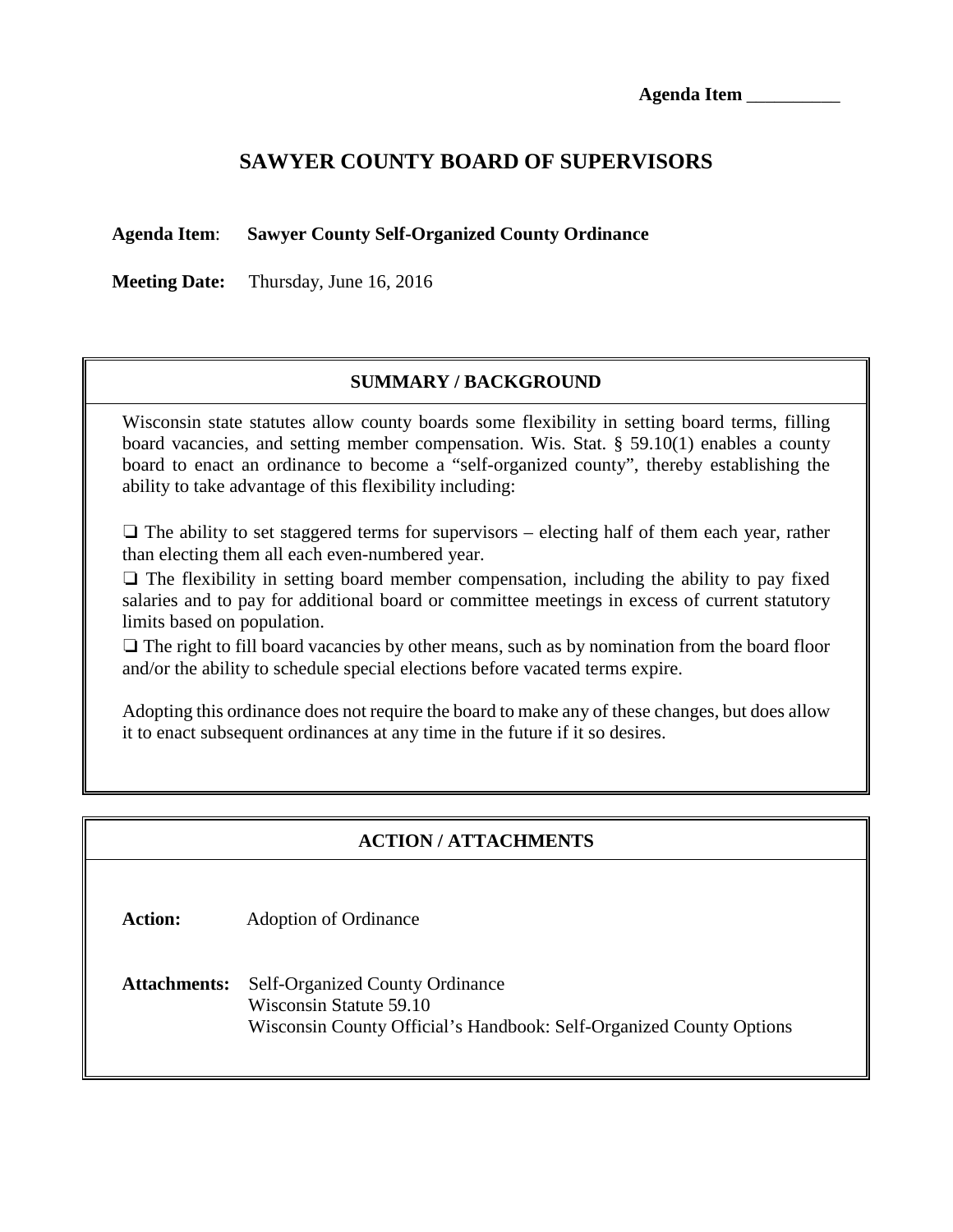# *From 4th Edition The Wisconsin County Official's Handbook* **: Empowering County Officials through Education**

#### *SELF-ORGANI ZED COUNTY OPTIONS*

Often it is said that a county board has very little control over its own affairs, policies and procedures,

especially when compared to villages and cities which operate under constitutional home rule powers.

While this may be true in many cases, provisions in the state statutes do permit the county board some

flexibility in setting member compensation, board terms and filling board vacancies.

These provisions, known collectively as "self-organized counties" legislation [Wis. Stat. § 59.10(1)],

were passed in the mid-1970s in an attempt to provide more flexibility regarding limited and specific

county board matters.

The major options available to county boards after approving this status are:

 $\Box$  The ability to set staggered terms for supervisors – electing half of them each year, rather than electing them all each even-numbered year.

❏ The flexibility in setting board member compensation, including the ability to pay fixed salaries and to pay for additional board or committee meetings in excess of current statutory limits based on population.

❏ The right to fill board vacancies by other means, such as by nomination from the board floor and/or the ability to schedule special elections before vacated terms expire.

| Adams                   | 1991       | La Crosse        | 1997        | Richland         | 1991 |
|-------------------------|------------|------------------|-------------|------------------|------|
| Chippewa                | 2002       | Lafayette        | <i>2001</i> | Rock             | 1985 |
| Crawford                | 2005       | Lincoln          | 2004        | Rusk             | 1993 |
| Dane                    | 1984, 1974 | <i>Manitowoc</i> | 1987        | <i>St.</i> Croix | 2004 |
| Dodge                   | 1991       | <b>Marathon</b>  | 1975        | Shawano          | 1997 |
| Douglas                 | 1999       | <i>Marinette</i> | 1990        | Sheboygan        | 1985 |
| Dunn                    | 1997       | Marquette        | 1991        | <i>Taylor</i>    | 1978 |
| Green                   | 1990       | <i>Monroe</i>    | <i>2000</i> | Vilas            | 2004 |
| Green Lake              | 1990       | Oneida           | 1991        | Washington       | 2004 |
| <i>Iowa</i>             | 1995       | Pierce           | 2004        | Waupaca          | 1999 |
| <i>Iron</i>             | 2004       | Polk             | 2013        | Wood             | 1997 |
| <b><i>Jefferson</i></b> | 2003       | Portage          | 1995        |                  |      |
| Juneau                  | 2003       | Racine           | 2001        |                  |      |

#### *Table 1: S <sup>E</sup> <sup>L</sup> f- O <sup>R</sup> <sup>G</sup> <sup>A</sup> <sup>N</sup> <sup>I</sup> <sup>Z</sup> <sup>E</sup> <sup>D</sup> C <sup>O</sup> <sup>U</sup> <sup>N</sup> <sup>T</sup> <sup>I</sup> <sup>E</sup> <sup>S</sup> \**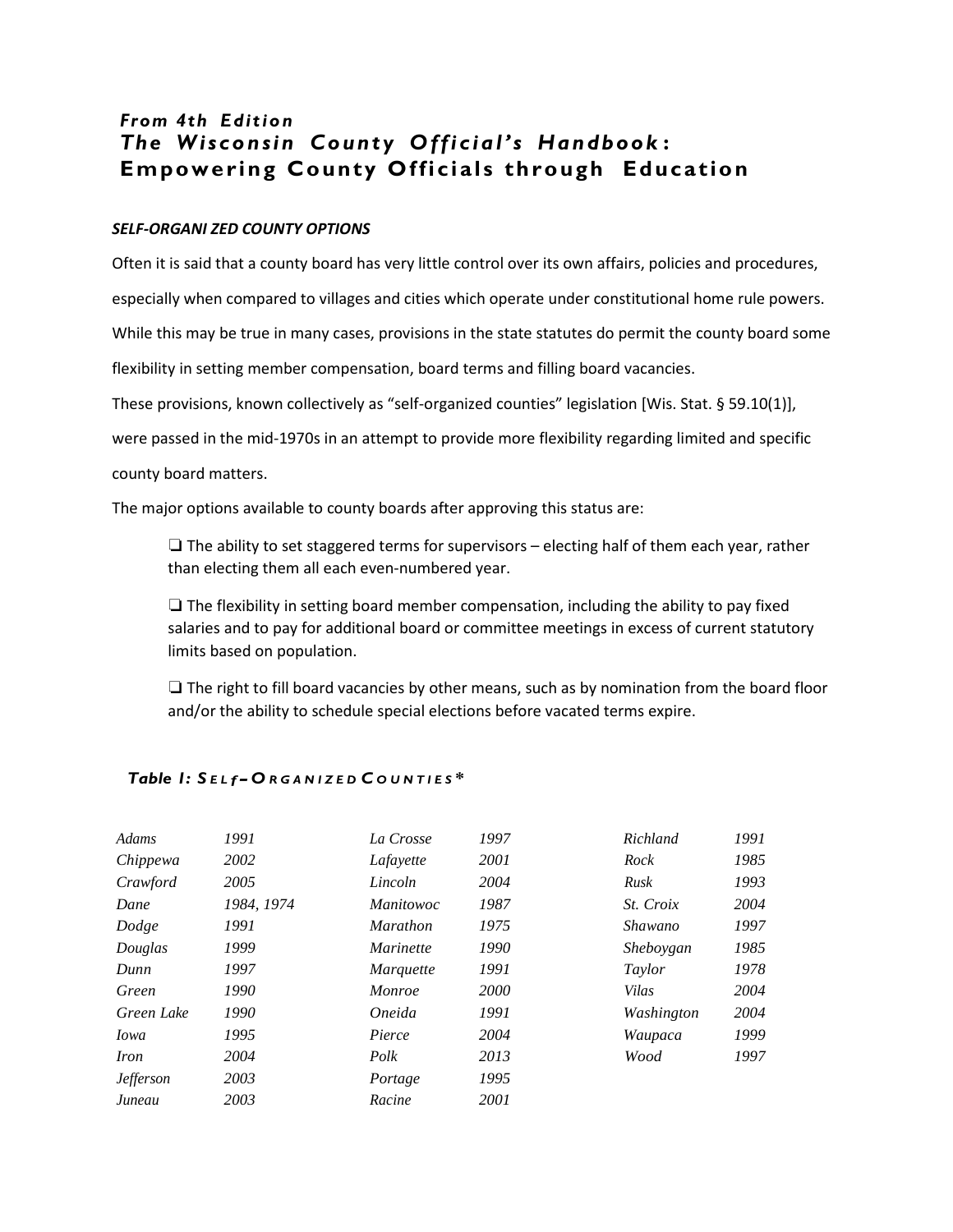#### *HOW IS SELF-ORGANIZATION ACCOMPLISHED?*

The county board may choose at any time to become a "self-organized county." This is done by passing an ordinance stating its desire to self-organize and citing its authority to do so under Wis. Stat. § 59.10(1). If the board enacts such an ordinance, a certified copy must be filed by the county clerk with the Wisconsin secretary of state. Following this filing, the county board may adopt policies it desires regarding staggered terms, compensation for board members and the method for filling county board vacancies. This is usually accomplished through the board's adoption of a series of individual ordinances; each ordinance requires approval by a majority of the entire board membership. While the secretary of state's office maintains a file of all ordinances passed by counties enacting their self-organized status, the office does not verify the facts behind such documents, nor does it ever withhold approval of any county's claim of such status after the appropriate filing is made. It also does not exercise any ongoing oversight of counties' use of such powers.

*Note: While county boards must request authority to utilize all three sets of special powers when filing for "selforganized county" status, once the status is obtained, the board is not required to enact ordinances enabling any or all of these provisions under any particular time schedule.*

County boards have had the option to self-organize for over 30 years; 37 of 70 eligible counties have passed a local ordinance and are officially listed with the secretary of state's office as "self-organized" (See Table 1 above). The earliest county to take advantage of this provision was Dane County in 1974. It was followed in 1978 by Taylor County. The most recent county to enact such an ordinance was Polk County, which joined the list in 2013. The 37 self-organized counties are fairly evenly distributed, both geographically and in population.

#### *TERMS OF OFFICE FOR BOARD MEMBERS*

Non-self-organized counties must hold an election of the entire county board every two years on the first Tuesday in April in even-numbered years. All terms run simultaneously. This can create a situationwhere a high number of veteran supervisors are voted out of office or retire from the board in the same year based on a single issue or controversy. In the 2012 election, the Wisconsin Counties Association reported that 22% of supervisory seats across the state changed hands. Selforganized counties are per- mitted to hold elections in one half of their supervisory districts in April of even-numbered years, and in the other half in April of the odd-numbered years.

#### *COMPENSATION FOR BOARD MEMBERS*

A board member's compensation is to be paid on a *per diem* basis and must be based on actual board meetings attended by each member. Members who are absent due to illness, family emergencies, business obligations or other legitimate reasons may not be paid for meetings missed. This provision does not apply to counties that have been certified as "self-organized."

In many counties, members must submit monthly *per diem* request forms to the clerk's office in order to be compensated after attending meetings. The board sets its members' *per diems* at rates it determines. Typical *per diems* range from \$15 to \$50 per meeting. State statutes limit the total number of days in which a county board member can claim the *per diem* regardless of whether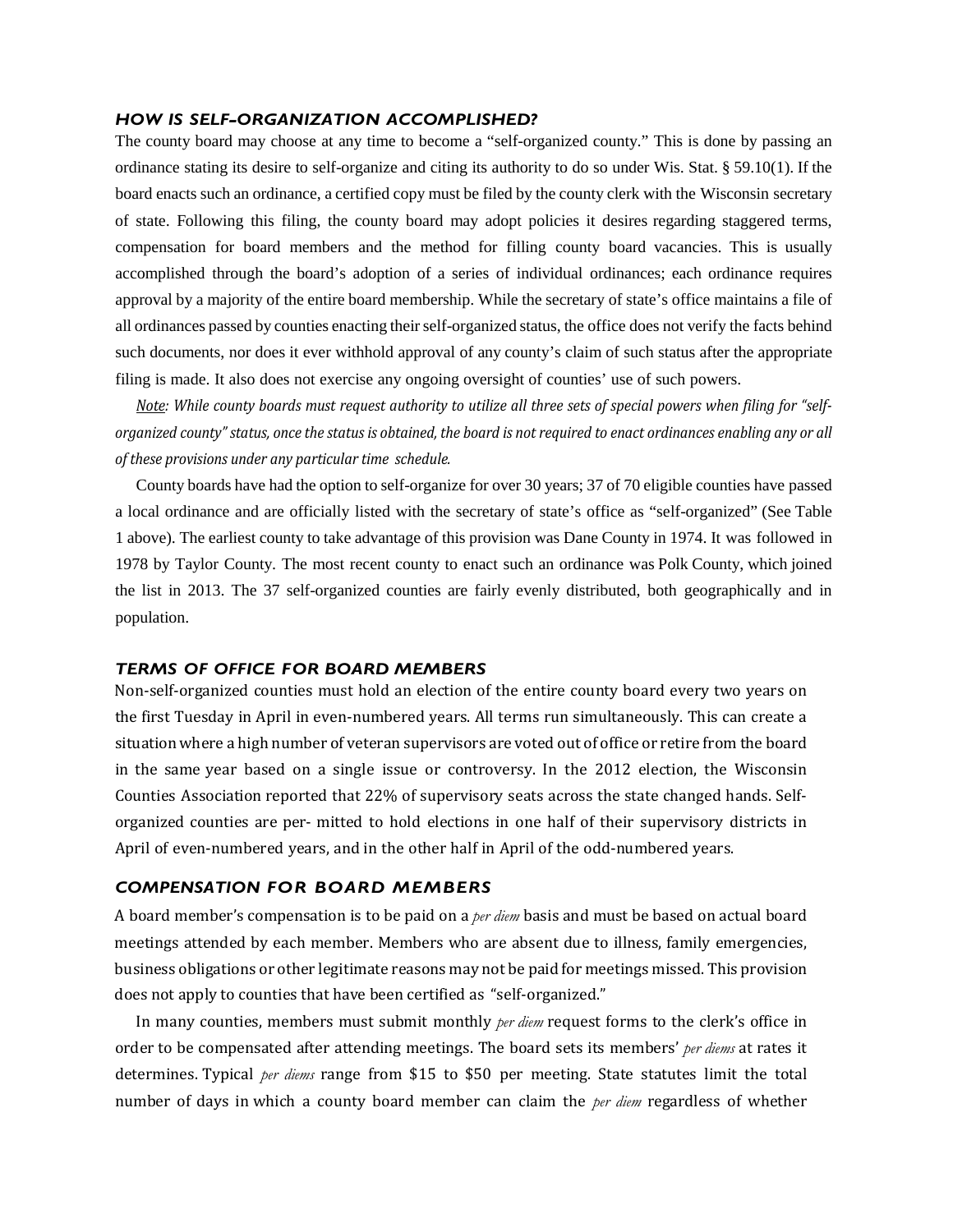additional meetings are required. Specifically, Wis. Stat.  $\S$  59.10(3)(h) limits the county from paying supervisors *per diems* for more than 20 days in a calendar year if the county's population is less than 25,000; for more than 25 days if the county population is 25,000 to 99,999; and for no more than 30 days total per year if it is between 100,000 and 499,999.

Similar limitations on additional compensation for committee meetings are applied to nonself- organized counties under Wis. Stat. § 59.13(2)(a) & (b). In counties of less than 25,000 population, supervisors are limited to no more than 20 days of *per diem* pay for committee meetings annually, not more than 10 days of which shall be for services on any one committee. An exception is that the board may increase the number of committee meetings for which a member can be compensated by a two-thirds majority vote. In counties with a population of 25,000 or more, board members are limited to no more than 30 days of extra pay for committee duties unless the board increases the number by the same two-thirds vote. In addition, an attorney general's opinion states that counties may not pay multiple *per diems* for committee meetings held on the same day as board meetings or for multiple committee meetings on the same day, unless the county is self-organized. 79 Op. Att'y Gen. 122 (1990).

In counties with a population of less than 500,000, the board may elect to pay members an annual salary through approval of a two-thirds majority ofthe members, without declaring itself selforganized. State law permits higher compensation for the county board chair and for up to two vice chairs. Under no circumstances may county boards adjust the compensation of their members or officers during the

course of the members' term.

#### *REIMBURSEMENT FOR TRAVEL TO MEETINGS*

County board members are entitled to mileage reimbursement for actual miles traveled to county board and committee meetings. The allowable manner for calculating member mileage reimbursement is stipulated in Wis. Stat. § 59.10(3)(g). A member shall be compensated for actual mileage based on the "usual traveled route"…. "in going to and returning from" board or committee meetings. Wis. Stat. § 59.22 adds that the rate at which mileage is compensated shall be determined by the county board itself and may be any amount deemed reasonable. The rate is set by resolution or ordinance by the governing body.

In many counties, this means that the county sets a per mile reimbursement rate at or below the IRS maximum allowance as the standard for both employee and board member reimbursement. Amounts over that figure are subject to personal income tax reporting and taxes. The provisions related to "usual traveled routes" do not apply to counties with self-organized status where the board may elect to pay members for routes that contain mileage over and above present statutory limits.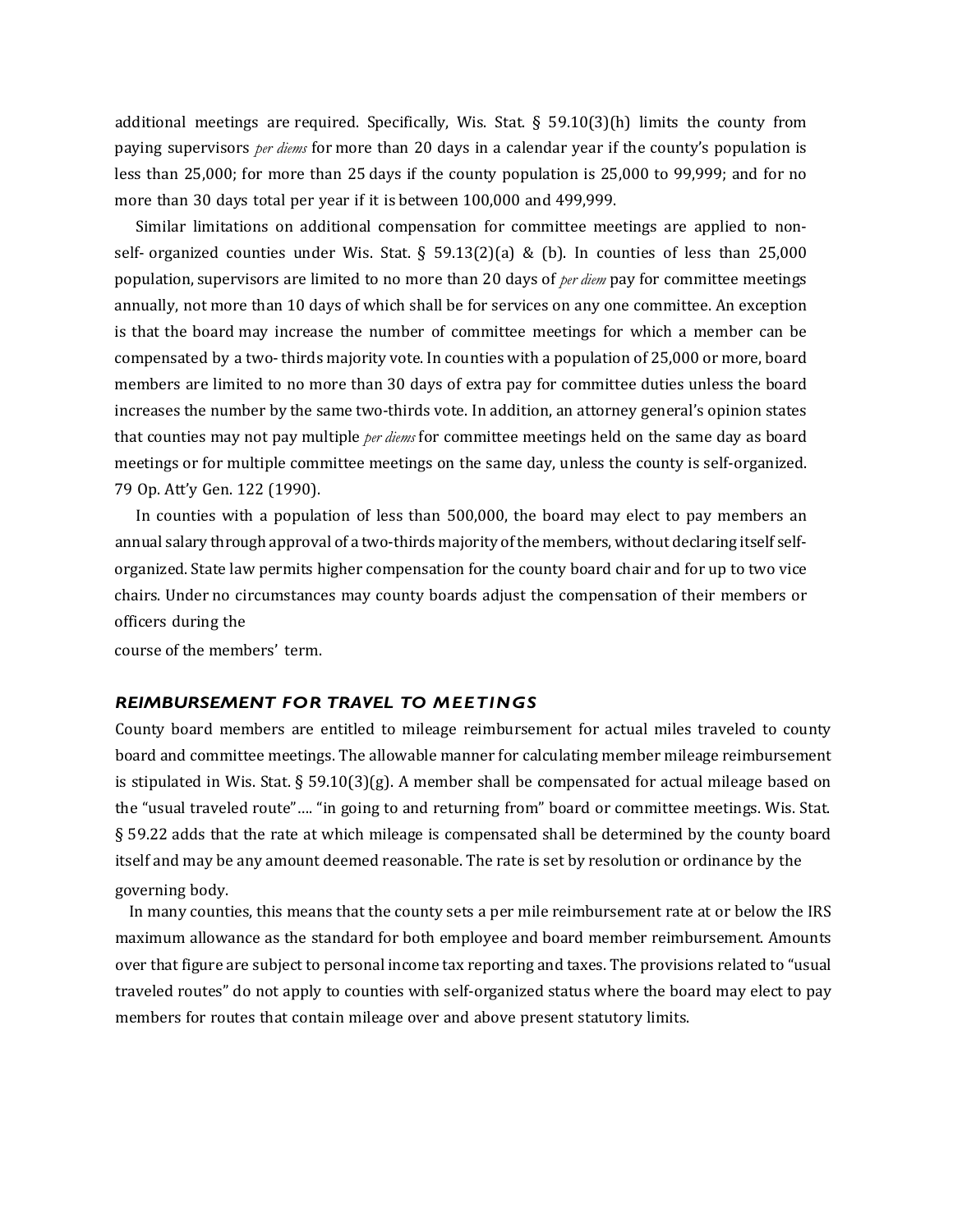### *FILLING BOARD VACANCIES*

From time to time, due to resignation or death, a vacancy occurs on the county board of supervisors. In self-organized counties, the board may determine the procedure for filling a vacancy. Without selforganizational status, the county board chairperson, with the approval of the board, appoints a qualified elector who is a resident in the vacated supervisory district. The appointed person then serves for the remainder of the term, unless the board orders a special election to fill the vacancy. If a vacancy occurs before June 1 in the year preceding expiration of the term of office, the board may order a special election to fill the vacancy. In the case that the board orders such a special election, the appointed person serves until a successor is elected and qualified. The person elected in a special election serves for the remainder of the unexpired term.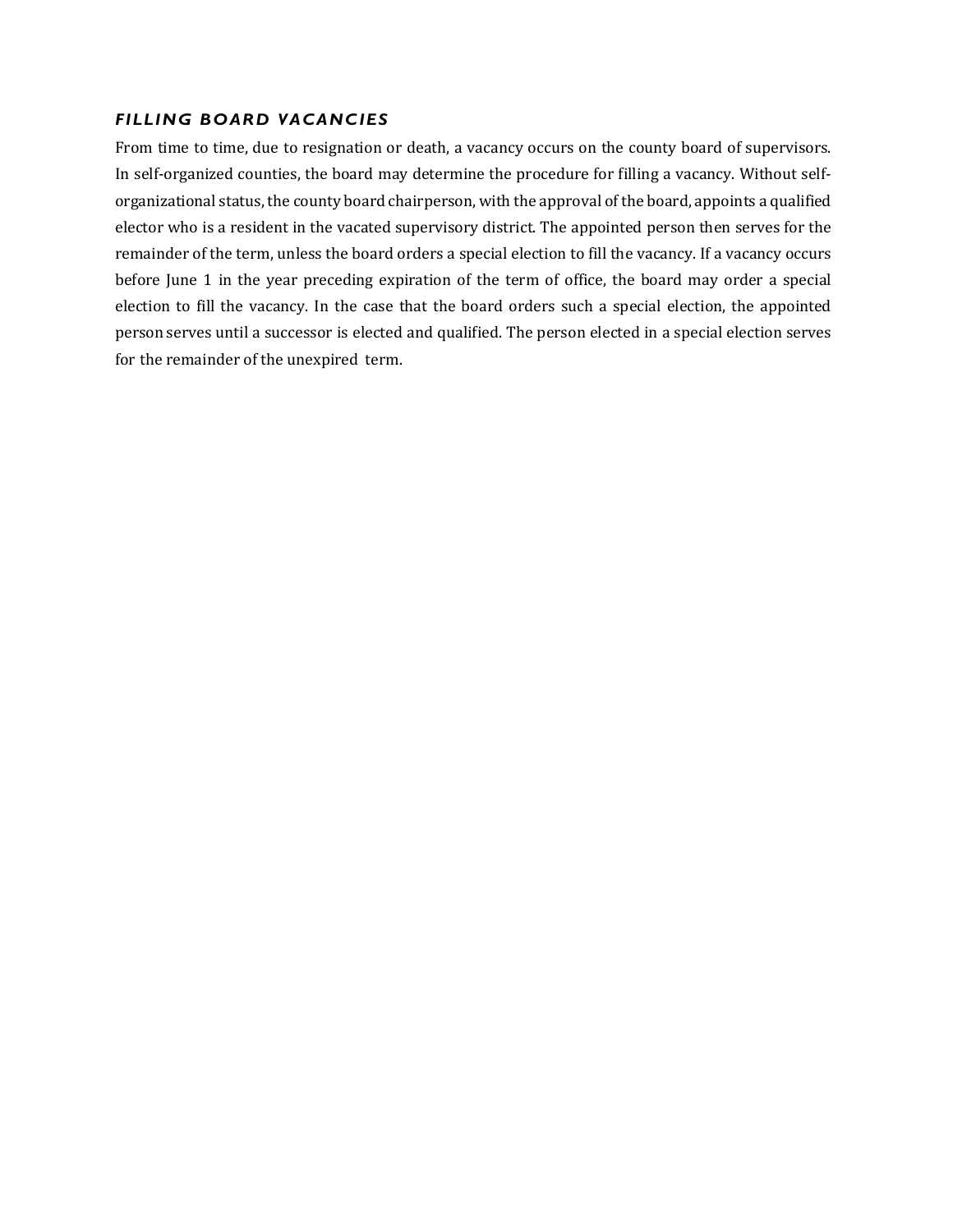#### ORDINANCE #2016-1 SAWYER COUNTY, WISCONSIN SELF-ORGANIZED COUNTY Adopted June 16, 2016

### **Section A: Authority.**

This ordinance is adopted under authority granted by Section 59.10, Wisconsin State Statutes. To give Sawyer County the largest measure of self-government under that Statute, the contents of the Sawyer County Board of Supervisors Policy and Procedure Manual shall be liberally construed in favor of the rights, powers, and privileges of the County to exercise any organizational or administrative power not contrary to the State of Wisconsin Constitution or to any enactment of the State Legislature that is of statewide concern and which uniformly affects every County.

### **Section B: Title.**

This ordinance shall be known as the Sawyer County Self-Organized County Ordinance.

### **Section C: General Provisions.**

- 1. For the purpose of improving the ability of the county government to organize its administrative structure, Sawyer County elects to become a self-organized county and to act under the provisions of Section 59.10 (1), Wisconsin State Statutes.
	- a) Terms of office for election of County Board of Supervisors. Supervisors are county officers and shall be elected for two year terms in the election to be held on the first Tuesday in April in even numbered years and shall take office the third Tuesday in April of that year.
	- b) Methods for filling vacancies on the County Board. Vacancies shall be filled by procedures determined by the County Board and defined in the Sawyer County Board of Supervisors Policy and Procedure Manual.
	- c) Compensation of County Board Members. The method of compensation for County Board Supervisors shall be determined by the County Board. The County Board shall at or before its annual meeting in odd numbered years by a two-thirds vote of members entitled to a seat, fix the compensation of the board members to be next elected. The Board may also at or before its annual meeting in odd numbered years by a two-thirds vote of members entitled to a seat, provide additional compensation for the County Board Chairperson. In addition to the per diem, the County Board Supervisors shall receive mileage for attending Board meetings and other official meetings in accordance with the Sawyer County Board of Supervisors Policy and Procedure Manual.
- 2. The County Clerk shall file a certified copy of the Self- Organized County ordinance with the Wisconsin Secretary of State upon passage by the Sawyer County Board.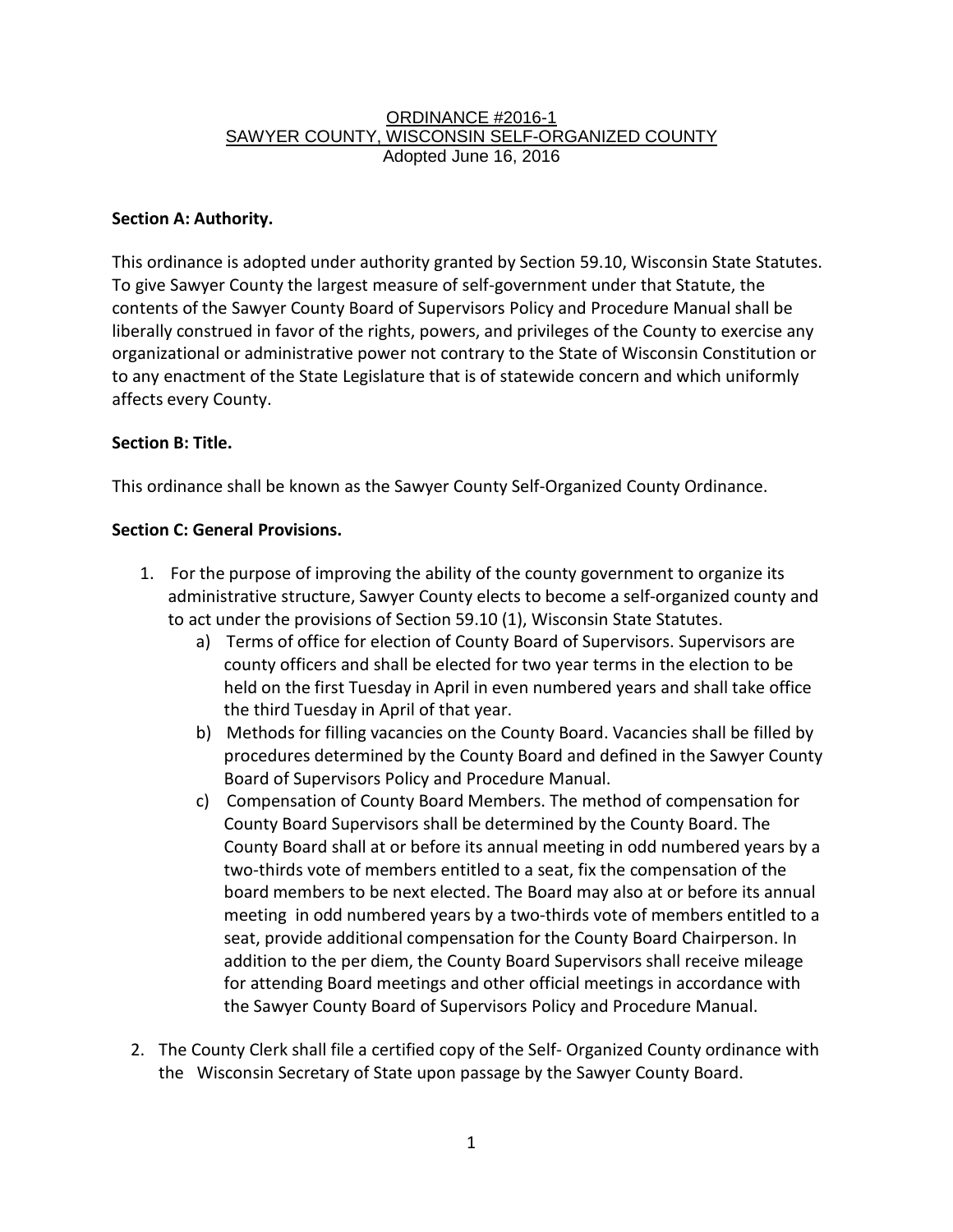### **Section D: Conflicting Ordinances**

Any prior Sawyer County ordinances or parts thereof in conflict with the provision of this ordinance insofar as they regulate the establishment of Sawyer County as a self-organizing county are hereby repealed and rescinded effective the effective date of this ordinance.

### **Section E: Severability.**

The provisions of this ordinance shall be deemed severable and it is expressly declared that the Sawyer County Board of Supervisors would have passed the other provision of this ordinance irrespective of whether one or more provisions may be declared invalid and if any provisions of this ordinance, the application thereof to any person or circumstances is held invalid the remainder of the ordinance and the application of such provision to other persons or circumstance shall not be affected thereby.

### **Section F: Effective Date**

This ordinance shall take effect upon passage and publication as provided by law.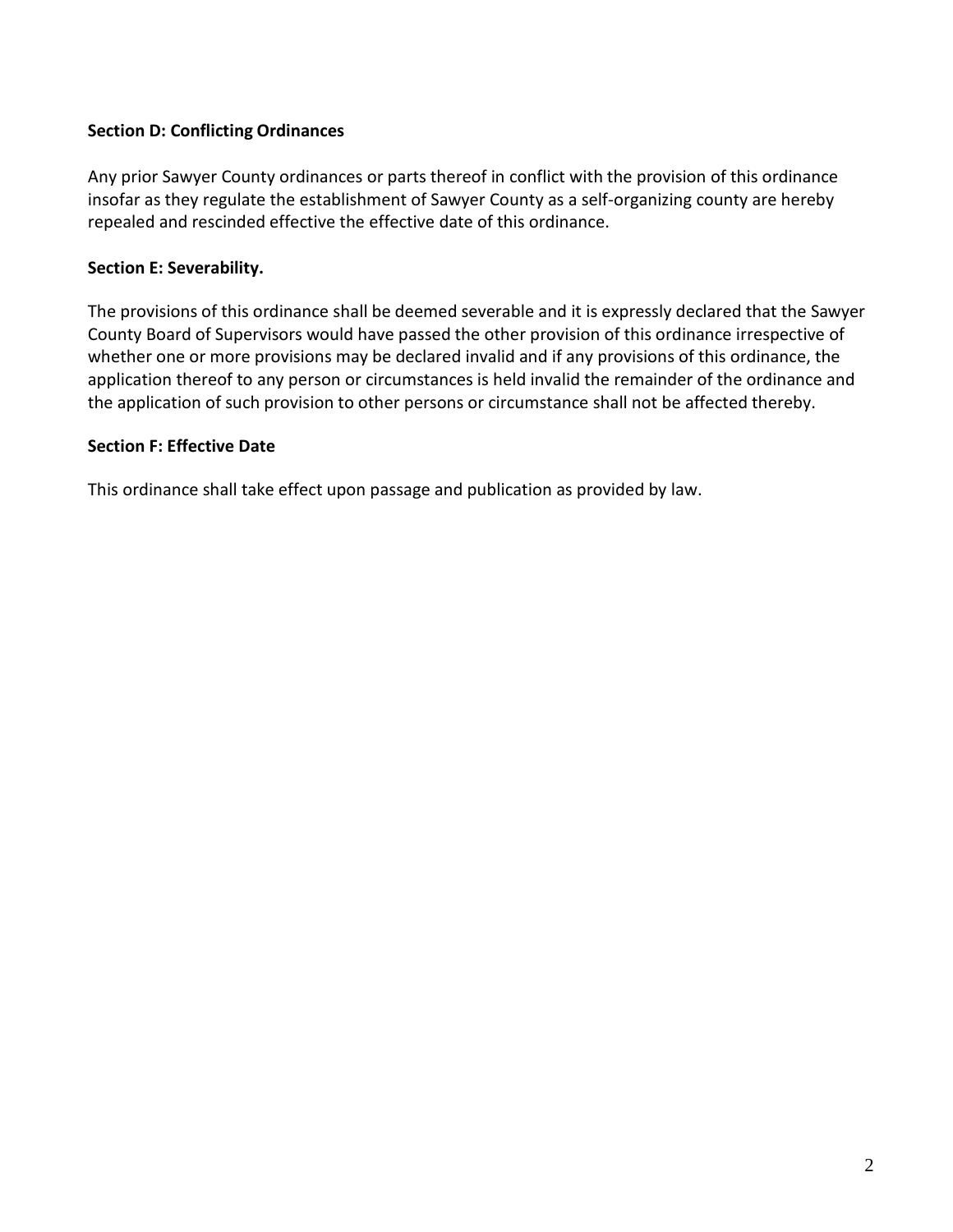#### **WISCONSIN STATE STATUTE 59.10**

#### COUNTY BOARD OF SUPERVISORS

[59.10](http://docs.legis.wisconsin.gov/document/statutes/59.10) 59.10 Boards: composition; election; terms; compensation; compatibility. The boards of the several counties shall be composed of representatives from within the county who are elected and compensated as provided in this section. Each board shall act under sub.  $(2)$ ,  $(3)$  or  $(5)$ , unless the board enacts an ordinance, by a majority vote of the entire membership, to act under sub. [\(1\).](http://docs.legis.wisconsin.gov/document/statutes/59.10(1)) If a board enacts such ordinance, a certified copy shall be filed with the secretary of state.

[59.10\(1\)](http://docs.legis.wisconsin.gov/document/statutes/59.10(1)) (1) Self-organized counties.

[59.10\(1\)\(a\)\(](http://docs.legis.wisconsin.gov/document/statutes/59.10(1)(a))a) Number of supervisors and apportionment of supervisory districts. In each county with a population of at least 500,000, sub.  $(2)$  (a) and [\(b\)](http://docs.legis.wisconsin.gov/document/statutes/59.10(2)(b)) applies. In counties with a population of less than 500,000 and more than one town, sub.  $(3)$  (a) to  $(c)$  applies. In counties with one town only, sub.  $(5)$ applies.

[59.10\(1\)\(b\)](http://docs.legis.wisconsin.gov/document/statutes/59.10(1)(b)) (b) Terms. The term of office of supervisors is 2 years. A board may determine whether the terms shall be concurrent or staggered. Supervisors shall be elected at the election to be held on the first Tuesday in April next preceding the expiration of their respective terms and shall take office on the 3rd Tuesday in April following their election. If the board determines that supervisors shall serve staggered terms, the board shall, by ordinance, provide for a division of supervisors into 2 classes, one class to be elected for one-half of a full term and the other class for a full term and thereafter the supervisors shall be elected for a full term. The board shall publish the ordinance as a class 1 notice, under ch.  $985$ , or as a notice, as described under s.  $59.14$  (1m) (b), before publication of the notice of the election at which supervisors are to be elected.

 $59.10(1)(c)$  (c) Compensation. The method of compensation for supervisors shall be determined by the board.

 $59.10(1)(d)$  (d) Vacancies. A board may determine the procedure for filling a vacancy.

[59.10\(2\)](http://docs.legis.wisconsin.gov/document/statutes/59.10(2)) (2) Milwaukee County. In each county with a population of at least 500,000:

[59.10\(2\)\(a\)](http://docs.legis.wisconsin.gov/document/statutes/59.10(2)(a)) (a) Composition; supervisory districts. Within 60 days after the population count by census block, established in the decennial federal census of population, and maps showing the location and numbering of census blocks become available in printed form from the federal government or are published for distribution by an agency of this state, but no later than July 1 following the year of each decennial census, the board shall adopt and transmit to the governing body of each city and village wholly or partially contained within the county a tentative county supervisory district plan to be considered by the cities and villages when dividing into wards. The tentative plan shall specify the number of supervisors to be elected and shall divide the county into a number of districts equal to the number of supervisors, with each district substantially equal in population and consisting of contiguous whole wards or municipalities, except as authorized in sub.  $(3)$  (b) 2. Except as otherwise provided in this paragraph, the board shall develop and adopt the tentative plan in accordance with sub. [\(3\) \(b\) 1.](http://docs.legis.wisconsin.gov/document/statutes/59.10(3)(b)1.) The tentative plan shall not include provision for division of any census block, as utilized by the U.S. bureau of the census in the most recent federal decennial census, unless the block is bisected by a municipal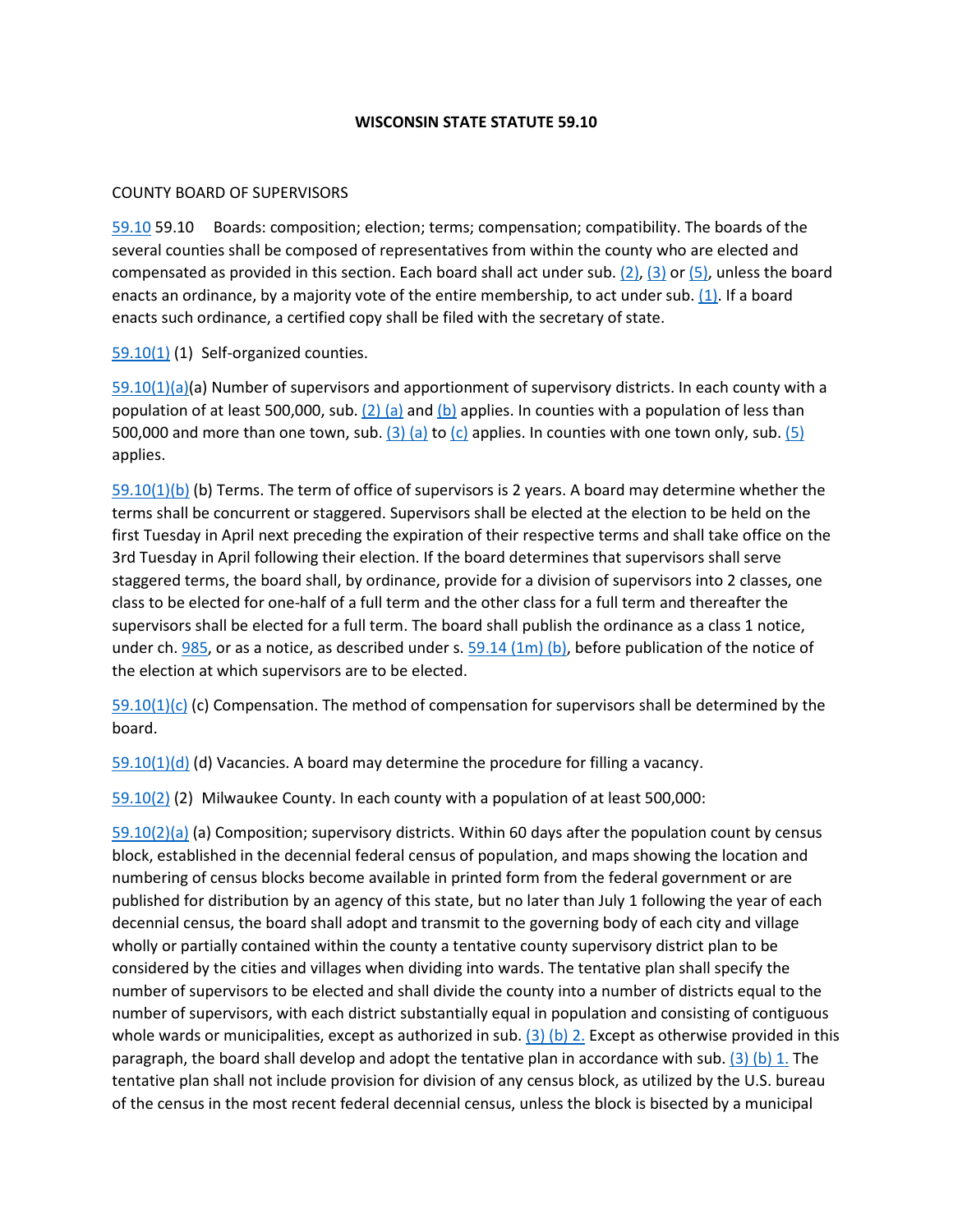boundary or unless a division is required to enable creation of supervisory districts that are substantially equal in population. The board shall adopt a final plan by enacting an ordinance in accordance with sub.  $(3)$  (b) 2. t[o 4.](http://docs.legis.wisconsin.gov/document/statutes/59.10(3)(b)4.) Changes to the final plan shall be governed by par[. \(d\)](http://docs.legis.wisconsin.gov/document/statutes/59.10(2)(d)) and sub. [\(3\) \(c\).](http://docs.legis.wisconsin.gov/document/statutes/59.10(3)(c))

[59.10\(2\)\(b\)](http://docs.legis.wisconsin.gov/document/statutes/59.10(2)(b)) (b) Election; term. For an election that is held before 2016, supervisors shall be elected for 4 year terms at the election to be held on the first Tuesday in April next preceding the expiration of their respective terms, and shall take office on the 3rd Monday in April following their election. For an election that is held in 2016 and thereafter, supervisors shall be elected for 2-year terms at the election to be held on the first Tuesday in April next preceding the expiration of their respective terms, and shall take office on the 3rd Monday in April following their election.

#### [59.10\(2\)\(c\)](http://docs.legis.wisconsin.gov/document/statutes/59.10(2)(c)) (c) Compensation.

 $59.10(2)(c)1.1$ . Each supervisor shall be paid by the county an annual salary set by the board. The board may provide additional compensation for the chairperson, such that his or her salary may be an amount of up to 150 percent of the salary of a supervisor, and for the chairperson of the board's finance committee, such that his or her salary may be an amount of up to 125 percent of the salary of a supervisor. Beginning with the term that commences in April 2016, the total dollar value of the annual salary and benefits that may be paid to a supervisor, other than the board chairperson and finance committee chairperson, may not exceed the annual per capita income of Milwaukee County as most recently determined by the U.S. bureau of the census and may be increased for a new term as provided in subds. [2.](http://docs.legis.wisconsin.gov/document/statutes/59.10(2)(c)2.) and [3.,](http://docs.legis.wisconsin.gov/document/statutes/59.10(2)(c)3.) subject to the limit specified in subd. [4.](http://docs.legis.wisconsin.gov/document/statutes/59.10(2)(c)4.) Section [66.0505](http://docs.legis.wisconsin.gov/document/statutes/66.0505) applies to this paragraph.

 $59.10(2)(c)$ 2. 2. The board may increase the salary specified in subd. [1.,](http://docs.legis.wisconsin.gov/document/statutes/59.10(2)(c)1.) or as otherwise adjusted under this paragraph, by an amount that does not exceed the percentage increase in the U.S. consumer price index for all urban consumers, U.S. city average, for the period between the time that a supervisor's salary was last set under subd. [1.](http://docs.legis.wisconsin.gov/document/statutes/59.10(2)(c)1.) or by the board, and the year before the year in which the salary increase is to take effect.

 $59.10(2)(c)3.$  3. The board may increase the salary specified in subd. 1, or as otherwise adjusted under this paragraph, by an amount that exceeds the percentage increase in the U.S. consumer price index for all urban consumers, U.S. city average, for the period between the time that a supervisor's salary was last set under subd.  $1$  or by the board, and the year before the year in which the salary increase is to take effect, except that such an increase may not take effect unless it is ratified by a majority vote of the electors in the county voting in a referendum on the proposed salary increase.

 $59.10(2)(c)4$ . 4. A supervisor may not receive any other benefits or compensation, including health insurance and pension benefits, not specifically authorized or required by law. The maximum total dollar value of the salary and benefits that a supervisor, other than the chairperson of the board and the chairperson of the finance committee, receives in any year may not exceed the annual per capita income of Milwaukee County as most recently determined by the U.S. bureau of the census.

[59.10\(2\)\(d\)](http://docs.legis.wisconsin.gov/document/statutes/59.10(2)(d)) (d) Changes during decade.

 $59.10(2)(d)1.1$ . `Number of supervisors; redistricting.' The board may, not more than once prior to November 15, 2010, decrease the number of supervisors after the enactment of a supervisory district plan under par. [\(a\).](http://docs.legis.wisconsin.gov/document/statutes/59.10(2)(a)) In that case, the board shall redistrict, readjust, and change the boundaries of supervisory districts, so that the number of districts equals the number of supervisors, the districts are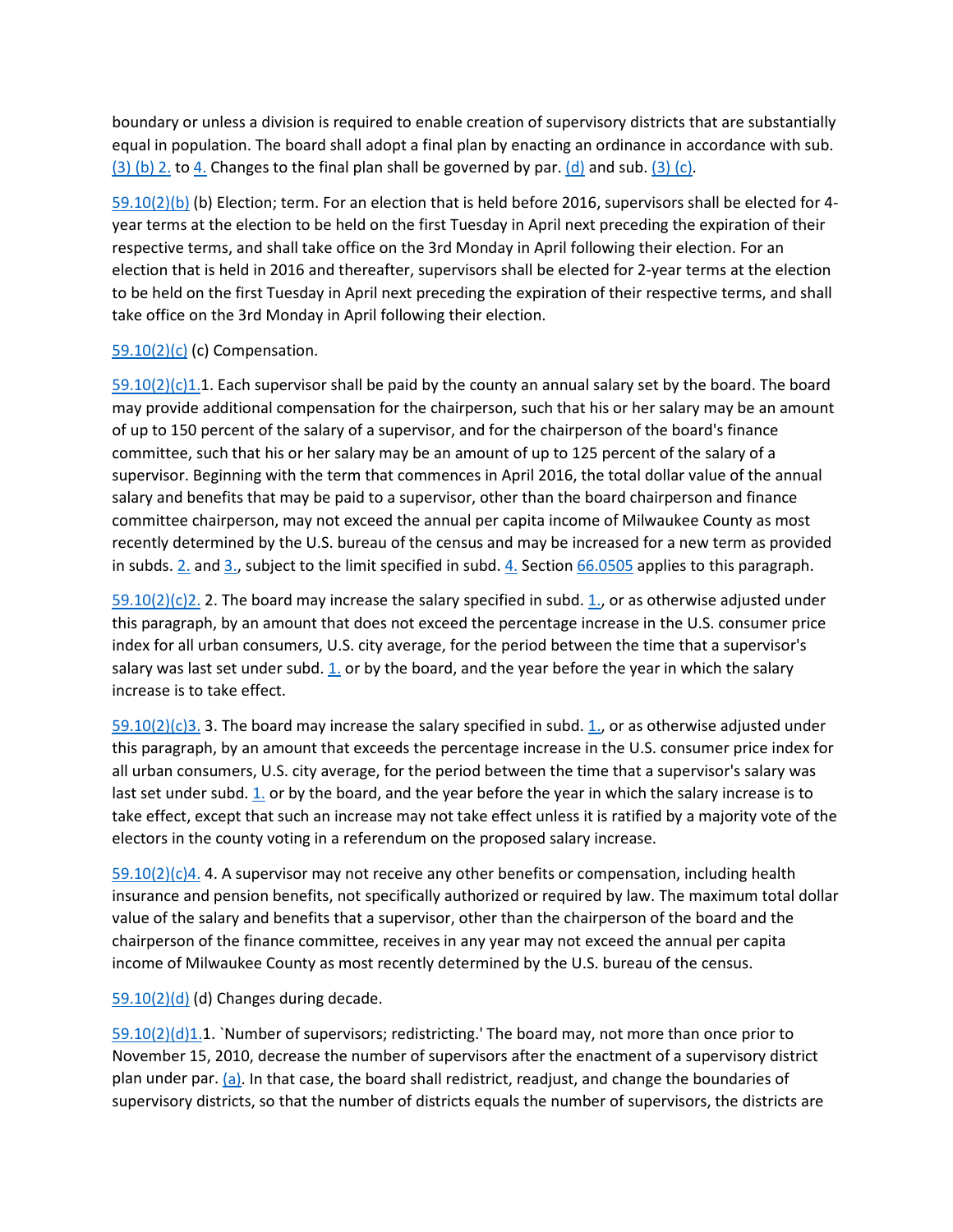substantially equal in population according to the most recent countywide federal census, the districts are in as compact a form as possible, and the districts consist of contiguous municipalities or contiguous whole wards in existence at the time at which the amended redistricting plan is adopted, except as authorized in sub[. \(3\) \(b\) 2.](http://docs.legis.wisconsin.gov/document/statutes/59.10(3)(b)2.) In the amended plan, the board shall adhere to the requirements under sub. [\(3\) \(b\) 2.](http://docs.legis.wisconsin.gov/document/statutes/59.10(3)(b)2.) with regard to contiguity and shall, to the extent possible, place whole contiguous municipalities or contiguous parts of the same municipality within the same district. In the amended plan, the original numbers of the districts in their geographic outlines, to the extent possible, shall be retained. The chairperson of the board shall file a certified copy of any amended plan adopted under this subdivision with the secretary of state.

[59.10\(2\)\(d\)2.](http://docs.legis.wisconsin.gov/document/statutes/59.10(2)(d)2.) 2. `Election; term.' Any amended plan enacted under subd. [1.](http://docs.legis.wisconsin.gov/document/statutes/59.10(2)(d)1.) becomes effective on the first November 15 following its enactment, and first applies to the spring election following the plan's effective date. Any amended plan enacted under subd. [1.](http://docs.legis.wisconsin.gov/document/statutes/59.10(2)(d)1.) shall remain in effect until the effective date of a redistricting plan subsequently enacted under par[. \(a\).](http://docs.legis.wisconsin.gov/document/statutes/59.10(2)(a)) Supervisors elected from the districts created under subd[. 1.](http://docs.legis.wisconsin.gov/document/statutes/59.10(2)(d)1.) shall serve for 4-year terms and shall take office on the 3rd Monday in April following their election.

[59.10\(3\)](http://docs.legis.wisconsin.gov/document/statutes/59.10(3)) (3) Other counties.

[59.10\(3\)\(a\)\(](http://docs.legis.wisconsin.gov/document/statutes/59.10(3)(a))a) Classification; maximum number of supervisors. Counties with a population of less than 500,000 and more than one town are classified and entitled to a maximum number of supervisors as follows:

[59.10\(3\)\(a\)1.](http://docs.legis.wisconsin.gov/document/statutes/59.10(3)(a)1.) 1. Counties with a population of less than 500,000 but at least 100,000 shall have no more than 47 supervisors.

[59.10\(3\)\(a\)2.](http://docs.legis.wisconsin.gov/document/statutes/59.10(3)(a)2.) 2. Counties with a population of less than 100,000 but at least 50,000 shall have no more than 39 supervisors.

[59.10\(3\)\(a\)3.](http://docs.legis.wisconsin.gov/document/statutes/59.10(3)(a)3.) 3. Counties with a population of less than 50,000 but at least 25,000 shall have no more than 31 supervisors.

[59.10\(3\)\(a\)4.](http://docs.legis.wisconsin.gov/document/statutes/59.10(3)(a)4.) 4. Counties with a population of less than 25,000 and containing more than one town shall have no more than 21 supervisors.

[59.10\(3\)\(a\)5.](http://docs.legis.wisconsin.gov/document/statutes/59.10(3)(a)5.) 5. If the population of any county is within 2% of the minimum population for the next most populous grouping under this paragraph, the board thereof, in establishing supervisory districts, may employ the maximum number for such districts set for such next most populous grouping.

[59.10\(3\)\(b\)](http://docs.legis.wisconsin.gov/document/statutes/59.10(3)(b)) (b) Creation of supervisory districts.

[59.10\(3\)\(b\)1.1](http://docs.legis.wisconsin.gov/document/statutes/59.10(3)(b)1.). Within 60 days after the population count by census block, established in the decennial federal census of population, and maps showing the location and numbering of census blocks become available in printed form from the federal government or are published for distribution by an agency of this state, but no later than July 1 following the year of each decennial census, each board shall propose a tentative county supervisory district plan setting forth the number of supervisory districts proposed by the board and tentative boundaries or a description of boundary requirements, hold a public hearing on the proposed plan and adopt a tentative plan. The proposed plan may be amended after the public hearing. The tentative plan shall divide the county into a number of districts equal to the number of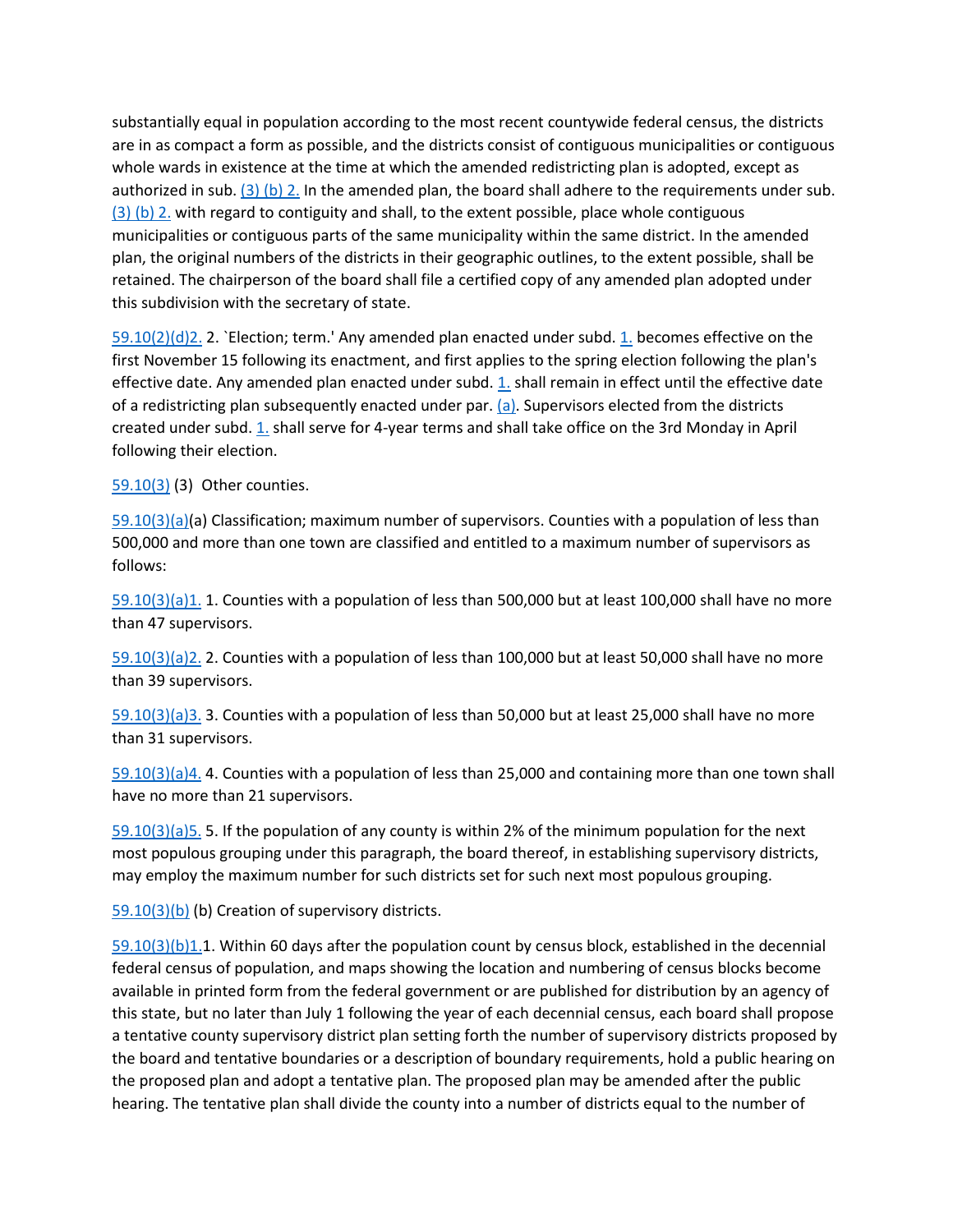supervisors, with each district substantially equal in population. The board shall solicit suggestions from municipalities concerning the development of an appropriate plan. Except as authorized in this subdivision, each district shall consist of whole wards or municipalities. Territory within each supervisory district to be created under the tentative plan shall be contiguous, except as authorized in subd. [2.](http://docs.legis.wisconsin.gov/document/statutes/59.10(3)(b)2.) In the tentative plan, the board shall, whenever possible, place whole contiguous municipalities or contiguous parts of the same municipality within the same district. If the division of a municipality is sought by the board, the board shall provide with the plan a written statement to the municipality affected by each proposed division specifying the approximate location of the territory from which a ward is sought to be created for contiguity purposes and the approximate population of the ward proposed to effectuate the division. The tentative plan shall not include provision for division of any census block unless the block is bisected by a municipal boundary or unless a division is required to enable creation of supervisory districts that are substantially equal in population. The board shall transmit a copy of the tentative plan that is adopted to each municipal governing body in the county.

[59.10\(3\)\(b\)2.](http://docs.legis.wisconsin.gov/document/statutes/59.10(3)(b)2.) 2. Within 60 days after every municipality in the county adjusts its wards under s. [5.15,](http://docs.legis.wisconsin.gov/document/statutes/5.15) the board shall hold a public hearing and shall then adopt a final supervisory district plan, numbering each district. Territory within each supervisory district created by the plan shall be contiguous, except that one or more wards located within a city or village which is wholly surrounded by another city or water, or both, may be combined with one or more noncontiguous wards, or one or more wards consisting of island territory as defined in s.  $5.15$  (2) (f) 3. may be combined with one or more noncontiguous wards within the same municipality, to form a supervisory district.

[59.10\(3\)\(b\)3.](http://docs.legis.wisconsin.gov/document/statutes/59.10(3)(b)3.) 3. The populations of supervisory districts under the tentative plan shall be determined on the basis of the federal decennial census and any official corrections to the census issued on or before the date that the tentative plan is adopted to reflect the correct population of the county and municipalities and blocks within the county on April 1 of the year of the census. The populations of supervisory districts under the final plan shall be determined on the basis of the federal decennial census and any official corrections to the census to reflect the correct populations of the county and the municipalities and blocks within the county on April 1 of the year of the census, if the corrections as they affect any municipality are issued prior to division of the municipality into wards under s[. 5.15,](http://docs.legis.wisconsin.gov/document/statutes/5.15) or if a municipality is not divided into wards, prior to adoption of the final plan.

[59.10\(3\)\(b\)4.](http://docs.legis.wisconsin.gov/document/statutes/59.10(3)(b)4.) 4. The chairperson of the board shall file a certified copy of the final districting plan with the secretary of state. Unless otherwise ordered under sub.  $(6)$ , a plan enacted and filed under this paragraph, together with any authorized amendment that is enacted and filed under this section, remains in effect until the plan is superseded by a subsequent plan enacted under this subsection and a certified copy of that plan is filed with the secretary of state.

 $59.10(3)(c)$  (c) Changes during decade; municipal boundary adjustments.

 $59.10(3)(c)1.1$ . After the enactment of a plan of supervisory districts under par[. \(b\),](http://docs.legis.wisconsin.gov/document/statutes/59.10(3)(b)) the board may amend the plan to reflect a municipal incorporation, annexation, detachment or consolidation. The number of supervisory districts in the county shall not be changed by any action under this subdivision.

[59.10\(3\)\(c\)2.](http://docs.legis.wisconsin.gov/document/statutes/59.10(3)(c)2.) 2. Within 60 days after enactment or adoption of a revised division ordinance or resolution under s[. 5.15 \(4\) \(a\),](http://docs.legis.wisconsin.gov/document/statutes/5.15(4)(a)) the board shall amend the county supervisory district plan under par[. \(b\)](http://docs.legis.wisconsin.gov/document/statutes/59.10(3)(b)) to reflect any renumbering of the wards specified in the plan.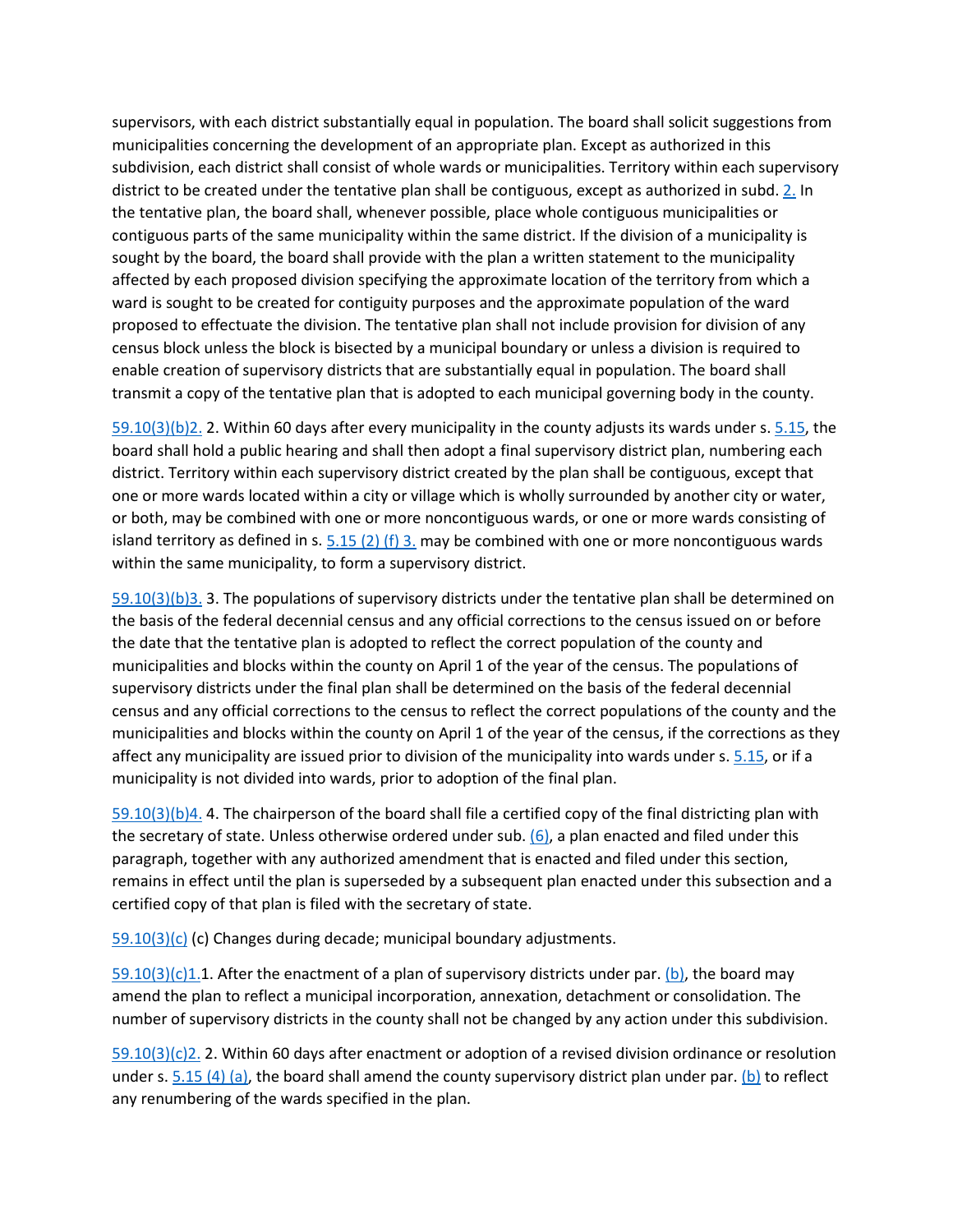$59.10(3)(c)3.$  3. The districts under the amended plan shall be substantially equal in population according to the most recent countywide federal census and shall be in as compact a form as possible. The board shall adhere to the requirements of par[. \(b\) 2.](http://docs.legis.wisconsin.gov/document/statutes/59.10(3)(b)2.) with regard to contiguity and shall, to the extent possible, place whole contiguous municipalities or contiguous parts of the same municipality within the same district. In the amended plan, the original numbers of the districts in their geographic outlines, to the extent possible, shall be retained. An amended plan becomes effective on the first November 15 following its enactment.

 $59.10(3)(c)4$ . 4. The chairperson of the board shall file a certified copy of any amended plan under this paragraph with the secretary of state.

[59.10\(3\)\(cm\)](http://docs.legis.wisconsin.gov/document/statutes/59.10(3)(cm)) (cm) Changes during decade; reduction in size.

[59.10\(3\)\(cm\)1.1](http://docs.legis.wisconsin.gov/document/statutes/59.10(3)(cm)1.). `Number of supervisors; redistricting.' Except as provided in subd. [3.,](http://docs.legis.wisconsin.gov/document/statutes/59.10(3)(cm)3.) following the enactment of a decennial supervisory district plan under par. [\(b\),](http://docs.legis.wisconsin.gov/document/statutes/59.10(3)(b)) the board may decrease the number of supervisors. In that case, the board shall redistrict, readjust, and change the boundaries of supervisory districts, so that the number of districts equals the number of supervisors, the districts are substantially equal in population according to the most recent countywide federal census, the districts are in as compact a form as possible, and the districts consist of contiguous municipalities or contiguous whole wards in existence at the time at which the redistricting plan is adopted, except as authorized in par. (b) [1.](http://docs.legis.wisconsin.gov/document/statutes/59.10(3)(b)1.) In the redistricting plan, the board shall adhere to the requirements under par. [\(b\) 2.](http://docs.legis.wisconsin.gov/document/statutes/59.10(3)(b)2.) with regard to contiguity and shall, to the extent possible, place whole contiguous municipalities or contiguous parts of the same municipality within the same district. In redistricting under this subdivision, the original numbers of the districts in their geographic outlines, to the extent possible, shall be retained. No plan may be enacted under this subdivision during review of the sufficiency of a petition filed under subd[. 2.](http://docs.legis.wisconsin.gov/document/statutes/59.10(3)(cm)2.) nor after a referendum is scheduled on such a petition. However, if the electors of the county reject a change in the number of supervisory districts under subd. [2.,](http://docs.legis.wisconsin.gov/document/statutes/59.10(3)(cm)2.) the board may then take action under this subdivision except as provided in subd. [3.](http://docs.legis.wisconsin.gov/document/statutes/59.10(3)(cm)3.) The county clerk shall file a certified copy of any redistricting plan enacted under this subdivision with the secretary of state.

[59.10\(3\)\(cm\)2.](http://docs.legis.wisconsin.gov/document/statutes/59.10(3)(cm)2.) 2. `Petition and referendum.' Except as provided in subd. [3.,](http://docs.legis.wisconsin.gov/document/statutes/59.10(3)(cm)3.) the electors of a county may, by petition and referendum, decrease the number of supervisors at any time after the first election is held following enactment of a decennial supervisory district plan under par. [\(b\).](http://docs.legis.wisconsin.gov/document/statutes/59.10(3)(b)) A petition for a change in the number of supervisors may be filed with the county clerk. Prior to circulating a petition to decrease the number of supervisors in any county, a petitioner shall register with the county clerk, giving the petitioner's name and address and indicating the petitioner's intent to file such a petition. No signature on a petition is valid unless the signature is obtained within the 60-day period following such registration. The petition shall specify the proposed number of supervisors to be elected. Within 14 days after the last day for filing an original petition, any other petitioner may file an alternative petition with the county clerk proposing a different number of supervisors to be elected, and, if the petition is valid, the alternative proposed in the petition shall be submitted for approval at the same referendum. An alternative petition is subject to the same registration and signature requirements as an original petition. Each petition shall be in the form specified in s[. 8.40](http://docs.legis.wisconsin.gov/document/statutes/8.40) and shall contain a number of signatures of electors of the county equal to at least 25 percent of the total votes cast in the county for the office of supervisor at the most recent spring election preceding the date of filing. The county clerk shall promptly determine the sufficiency of a petition filed under this subdivision. Upon determination that a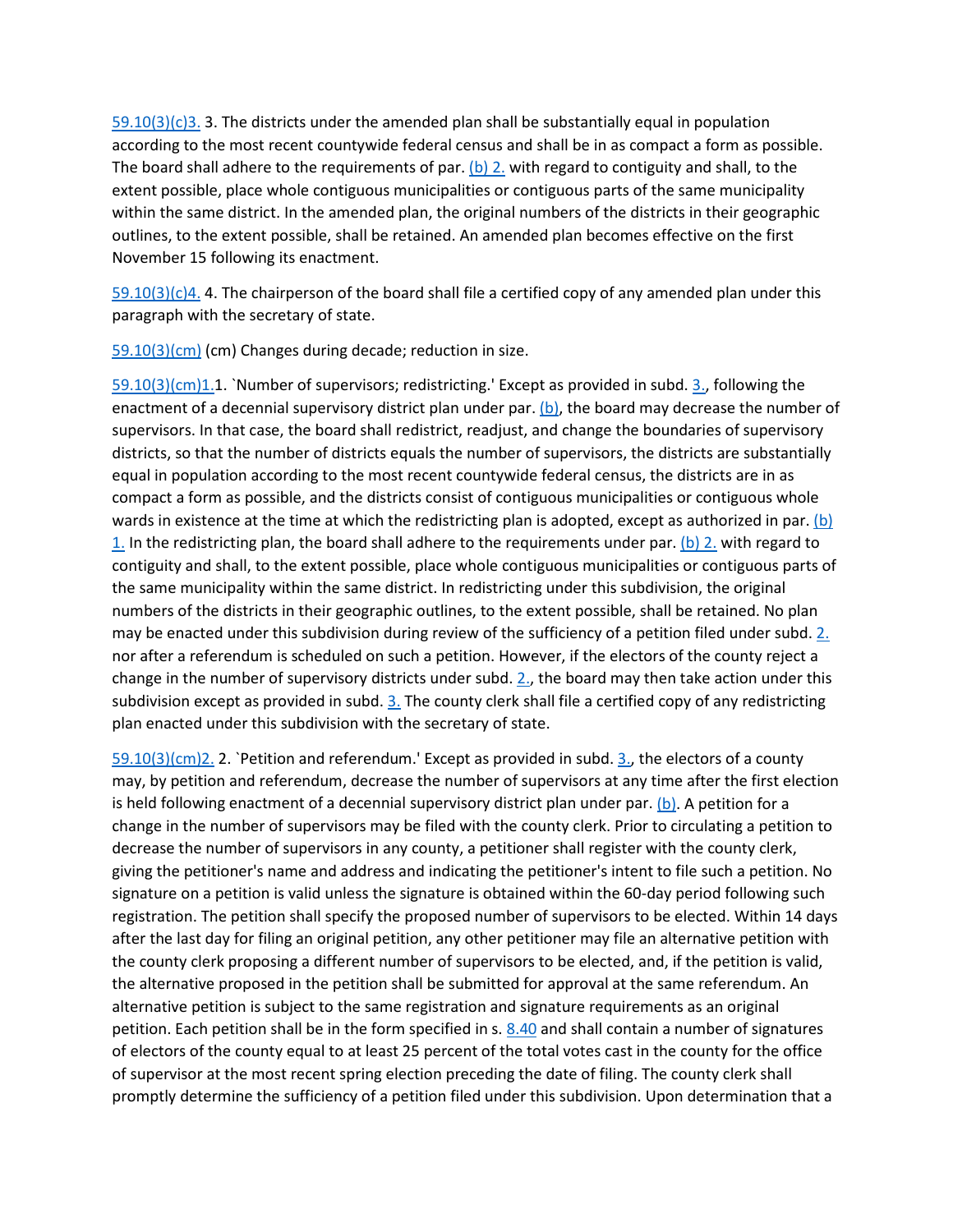petition is sufficient, or if one or more valid alternative petitions are filed, upon determination that the petitions are sufficient, the county clerk shall call a referendum concurrently with the next spring or general election in the county that is held not earlier than 70 days after the determination is made. The question proposed at the referendum shall be: "Shall the board of supervisors of .... County be decreased from .... members to .... members?". If one or more alternative valid petitions are filed within 14 days after the last day that an original petition may be filed, the question relating to the number of supervisors shall appear separately. The first question shall be: "Shall the size of the county board of supervisors of .... County be decreased from its current membership of .... members?". Any subsequent question shall be: "If so, shall the size of the board be decreased to .... members?". Each elector may vote in the affirmative or negative on the first question and may then vote in the affirmative on one of the remaining questions. If the first question is not approved by a majority of the electors voting on the question, any subsequent question is of no effect. If the question is approved by a majority of the electors voting on the question, or, if more than one question is submitted, if the first question is approved by a majority of the electors voting on the question, the board shall enact an ordinance prescribing revised boundaries for the supervisory districts in the county. The ordinance shall be enacted in accordance with the approved question or, if more than one question is submitted, in accordance with the choice receiving a plurality of the votes cast. The districts are subject to the same requirements that apply to districts in any plan enacted by the board under subd. [1.](http://docs.legis.wisconsin.gov/document/statutes/59.10(3)(cm)1.) If the board has determined under sub. [\(1\) \(b\)](http://docs.legis.wisconsin.gov/document/statutes/59.10(1)(b)) to adopt staggered terms for the office of supervisor, the board may change the expiration date of the term of any supervisor to an earlier date than the date provided under current ordinance if required to implement the redistricting or to maintain classes of members. The county clerk shall file a certified copy of any redistricting plan enacted under this subdivision with the secretary of state.

[59.10\(3\)\(cm\)3.](http://docs.legis.wisconsin.gov/document/statutes/59.10(3)(cm)3.) 3. `Limitation.' If the number of supervisors in a county is decreased by the board or by petition under this paragraph, no further action may be taken by the board or by petition under this paragraph in that county until after enactment of the next decennial supervisory district plan by the board under par. [\(b\).](http://docs.legis.wisconsin.gov/document/statutes/59.10(3)(b))

[59.10\(3\)\(cm\)4.](http://docs.legis.wisconsin.gov/document/statutes/59.10(3)(cm)4.) 4. `Election; term.' Any redistricting plan enacted under subd. [1.](http://docs.legis.wisconsin.gov/document/statutes/59.10(3)(cm)1.) takes effect on November 15 following its enactment and first applies to the election of supervisors at the next spring election following the effective date that immediately precedes the expiration of the terms of office of supervisors in the county. Any reduction in the number of supervisory districts under subd[. 2.](http://docs.legis.wisconsin.gov/document/statutes/59.10(3)(cm)2.) that is approved at a spring election shall be enacted in the form of a redistricting plan no later than November 15 following that election and shall first apply to the election of supervisors at the next spring election immediately preceding the expiration of the terms of office of supervisors in the county, and any reduction in the number of supervisory districts under subd. [2.](http://docs.legis.wisconsin.gov/document/statutes/59.10(3)(cm)2.) that is approved at a general election shall be enacted in the form of a redistricting plan no later than the 2nd succeeding November 15 following that election and shall first apply to the election of supervisors at the next spring election following that November 15 immediately preceding the expiration of the terms of office of supervisors in the county. Any redistricting plan enacted under subd. [1.](http://docs.legis.wisconsin.gov/document/statutes/59.10(3)(cm)1.) o[r 2.](http://docs.legis.wisconsin.gov/document/statutes/59.10(3)(cm)2.) shall remain in effect until the effective date of any subsequent redistricting plan enacted under sub.  $(3)$  (c) or until the effective date of a redistricting plan subsequently enacted under par.  $(b)$ . Supervisors elected from the districts created under subd. [1.](http://docs.legis.wisconsin.gov/document/statutes/59.10(3)(cm)1.) or [2.](http://docs.legis.wisconsin.gov/document/statutes/59.10(3)(cm)2.) shall serve for 2-year terms and shall take office on the 3rd Tuesday in April following their election.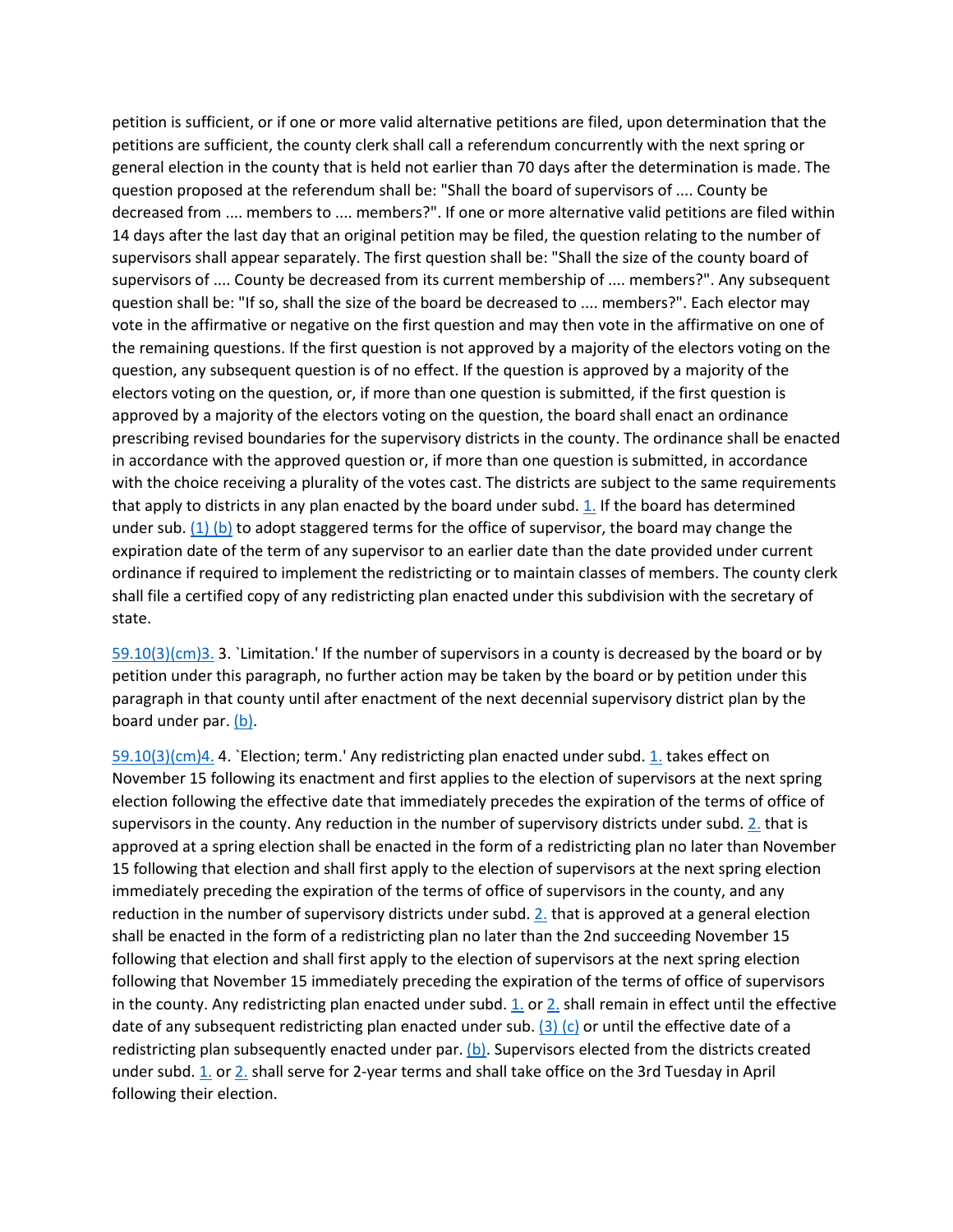[59.10\(3\)\(d\)](http://docs.legis.wisconsin.gov/document/statutes/59.10(3)(d)) (d) Election and term of supervisors. Supervisors are county officers, shall be elected for 2 year terms at the election to be held on the first Tuesday in April in even-numbered years and shall take office on the 3rd Tuesday in April of that year.

[59.10\(3\)\(e\)](http://docs.legis.wisconsin.gov/document/statutes/59.10(3)(e)) (e) Vacancies. If a vacancy occurs on the board, the board chairperson, with the approval of the board, shall appoint a person who is a qualified elector and resident of the supervisory district to fill the vacancy. The successor shall serve for the unexpired portion of the term to which the person is appointed, unless the board orders a special election to fill the vacancy, in which case the person appointed shall serve until his or her successor is elected and qualified. The board may, if a vacancy occurs before June 1 in the year preceding expiration of the term of office, order a special election to fill the vacancy. If the board orders a special election during the period beginning on June 1 and ending on November 30 of any year, the special election shall be held concurrently with the succeeding spring election. If the board orders a special election during the period beginning on December 1 and ending on May 31 of the succeeding year, the special election shall be held on the Tuesday after the first Monday in November following the date of the order. A person so elected shall serve for the residue of the unexpired term.

[59.10\(3\)\(f\)](http://docs.legis.wisconsin.gov/document/statutes/59.10(3)(f)) (f) Compensation. Each supervisor shall be paid a per diem by the county for each day that he or she attends a meeting of the board. Any board may, at its annual meeting, by a two-thirds vote of all the members, fix the compensation of the board members to be next elected. Any board may also provide additional compensation for the chairperson.

 $59.10(3)(g)$  (g) Mileage. Each supervisor shall, for each day that he or she attends a meeting of the board, receive mileage for each mile traveled in going to and returning from the meetings by the most usual traveled route at the rate established by the board under s. [59.22](http://docs.legis.wisconsin.gov/document/statutes/59.22) as the standard mileage allowance for all county employees and officers.

[59.10\(3\)\(h\)](http://docs.legis.wisconsin.gov/document/statutes/59.10(3)(h)) (h) Limitation on compensation. Except for services as a member of a committee as provided in s. [59.13](http://docs.legis.wisconsin.gov/document/statutes/59.13) no supervisor shall be paid for more days' attendance on the board in any year than is set out in this schedule: in counties having a population of less than 25,000, 20 days; at least 25,000 but less than 100,000, 25 days; at least 100,000 but less than 500,000, 30 days.

[59.10\(3\)\(i\)](http://docs.legis.wisconsin.gov/document/statutes/59.10(3)(i)) (i) Alternative compensation. As an alternative method of compensation, in counties having a population of less than 500,000, including counties containing only one town, the board may at its annual meeting, by a two-thirds vote of the members entitled to a seat, fix the compensation of the supervisors to be next elected at an annual salary for all services for the county including all committee services, except the per diem allowance for services in acquiring highway rights-of-way set forth in s. [84.09 \(4\).](http://docs.legis.wisconsin.gov/document/statutes/84.09(4)) The board may, in like manner, allow additional salary for the members of the highway committee and for the chairperson of the board. In addition to the salary, the supervisors shall receive mileage as provided in par. [\(g\)](http://docs.legis.wisconsin.gov/document/statutes/59.10(3)(g)) for each day's attendance at board meetings or for attendance at not to exceed 2 committee meetings in any one day.

[59.10\(3\)\(j\)](http://docs.legis.wisconsin.gov/document/statutes/59.10(3)(j)) (j) Supplementary compensation. The board, in establishing an annual salary, may enact an ordinance providing for a per diem for all committee meetings attended in excess of 40 committee and board meetings.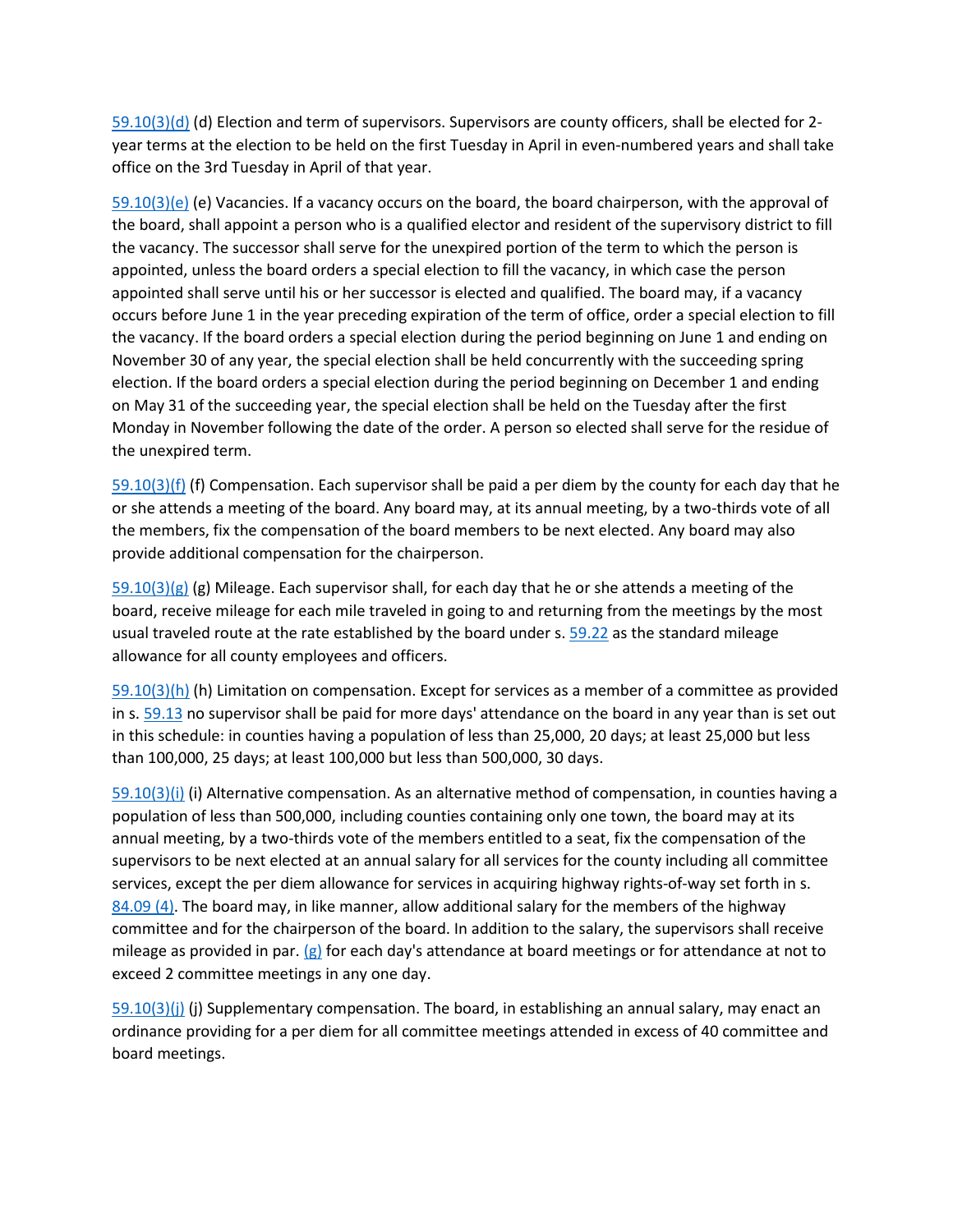[59.10\(4\)](http://docs.legis.wisconsin.gov/document/statutes/59.10(4)) (4) Compatibility. No county officer or employee is eligible for election or appointment to the office of supervisor, but a supervisor may also be a member of a committee, board or commission appointed by the county executive or county administrator or appointed or created by the county board, a town board, a mosquito control district, the common council of his or her city, the board of trustees of his or her village or the board of trustees of a county institution appointed under s[. 46.18.](http://docs.legis.wisconsin.gov/document/statutes/46.18)

[59.10\(5\)](http://docs.legis.wisconsin.gov/document/statutes/59.10(5)) (5) Counties having only one town. In all counties containing one town only, the board shall consist of the members of the town board and one supervisor from every village. A supervisor from a village shall be elected at the time the other village officers are elected. A majority of the members shall constitute a quorum of the county board. Each supervisor shall receive compensation and mileage as provided in sub. [\(3\) \(f\)](http://docs.legis.wisconsin.gov/document/statutes/59.10(3)(f)) and [\(g\).](http://docs.legis.wisconsin.gov/document/statutes/59.10(3)(g)) The chairperson of the board elected under s. [59.12 \(1\)](http://docs.legis.wisconsin.gov/document/statutes/59.12(1)) may be, but need not be, the same person who is elected chairperson of the town board under s. [60.21 \(3\) \(a\).](http://docs.legis.wisconsin.gov/document/statutes/60.21(3)(a))

[59.10\(6\)](http://docs.legis.wisconsin.gov/document/statutes/59.10(6)) (6) Enforcement of division requirement. If a county fails to comply with sub[. \(2\) \(a\)](http://docs.legis.wisconsin.gov/document/statutes/59.10(2)(a)) or [\(3\) \(b\),](http://docs.legis.wisconsin.gov/document/statutes/59.10(3)(b)) any municipality located in whole or in part within the county or any elector of the county may submit to the circuit court for the county within 14 days from the expiration of either 60-day period under sub. [\(2\) \(a\)](http://docs.legis.wisconsin.gov/document/statutes/59.10(2)(a)) or [\(3\) \(b\)](http://docs.legis.wisconsin.gov/document/statutes/59.10(3)(b)) a proposed tentative supervisory district plan or a final plan for creation of supervisory districts in compliance with this section. If the court finds that the existing division of the county into supervisory districts fails to comply with this section, it shall review the plan submitted by the petitioner and after reasonable notice to the county may promulgate the plan, or any other plan in compliance with this section, and the plan shall be in effect until superseded by a plan adopted by the board in compliance with this section.

59.10 History History[: 1971 c. 134,](http://docs.legis.wisconsin.gov/document/acts/1971/134) [211,](http://docs.legis.wisconsin.gov/document/acts/1971/211) [304;](http://docs.legis.wisconsin.gov/document/acts/1971/304) [1973 c. 118](http://docs.legis.wisconsin.gov/document/acts/1973/118) ss. [2](http://docs.legis.wisconsin.gov/document/acts/1973/118,%20s.%202) to [4,](http://docs.legis.wisconsin.gov/document/acts/1973/118,%20s.%204) [7;](http://docs.legis.wisconsin.gov/document/acts/1973/118,%20s.%207) 1973 [c. 334](http://docs.legis.wisconsin.gov/document/acts/1973/334) s[. 57;](http://docs.legis.wisconsin.gov/document/acts/1973/334,%20s.%2057) [1973 c. 336;](http://docs.legis.wisconsin.gov/document/acts/1973/336) [1975 c. 93](http://docs.legis.wisconsin.gov/document/acts/1975/93) s. [113;](http://docs.legis.wisconsin.gov/document/acts/1975/93,%20s.%20113) [1975 c. 116,](http://docs.legis.wisconsin.gov/document/acts/1975/116) [200;](http://docs.legis.wisconsin.gov/document/acts/1975/200) [1977 c. 427;](http://docs.legis.wisconsin.gov/document/acts/1977/427) [1979 c. 34,](http://docs.legis.wisconsin.gov/document/acts/1979/34) [89,](http://docs.legis.wisconsin.gov/document/acts/1979/89) [122,](http://docs.legis.wisconsin.gov/document/acts/1979/122) [260;](http://docs.legis.wisconsin.gov/document/acts/1979/260) [1981 c. 4,](http://docs.legis.wisconsin.gov/document/acts/1981/4) [390;](http://docs.legis.wisconsin.gov/document/acts/1981/390) [1983 a. 29;](http://docs.legis.wisconsin.gov/document/acts/1983/29) [1983 a. 192](http://docs.legis.wisconsin.gov/document/acts/1983/192) ss[. 115,](http://docs.legis.wisconsin.gov/document/acts/1983/192,%20s.%20115) [303 \(1\),](http://docs.legis.wisconsin.gov/document/acts/1983/192,%20s.%20303) (2)[; 1983 a. 484;](http://docs.legis.wisconsin.gov/document/acts/1983/484) [1983 a. 532](http://docs.legis.wisconsin.gov/document/acts/1983/532) s. [36;](http://docs.legis.wisconsin.gov/document/acts/1983/532,%20s.%2036) [1985 a. 29,](http://docs.legis.wisconsin.gov/document/acts/1985/29) [304;](http://docs.legis.wisconsin.gov/document/acts/1985/304) [1989 a. 56](http://docs.legis.wisconsin.gov/document/acts/1989/56) s. [258;](http://docs.legis.wisconsin.gov/document/acts/1989/56,%20s.%20258) [1991](http://docs.legis.wisconsin.gov/document/acts/1991/5)  [a. 5,](http://docs.legis.wisconsin.gov/document/acts/1991/5) [316;](http://docs.legis.wisconsin.gov/document/acts/1991/316) [1993 a. 490;](http://docs.legis.wisconsin.gov/document/acts/1993/490) [1995 a. 16](http://docs.legis.wisconsin.gov/document/acts/1995/16) s[. 2;](http://docs.legis.wisconsin.gov/document/acts/1995/16,%20s.%202) [1995 a. 201](http://docs.legis.wisconsin.gov/document/acts/1995/201) s[. 100;](http://docs.legis.wisconsin.gov/document/acts/1995/201,%20s.%20100) Stats. 1995 s. 59.10; [1997 a. 35;](http://docs.legis.wisconsin.gov/document/acts/1997/35) [1999 a. 150](http://docs.legis.wisconsin.gov/document/acts/1999/150) s. [672;](http://docs.legis.wisconsin.gov/document/acts/1999/150,%20s.%20672) [2001 a. 107;](http://docs.legis.wisconsin.gov/document/acts/2001/107) [2003 a. 32;](http://docs.legis.wisconsin.gov/document/acts/2003/32) [2005 a. 100,](http://docs.legis.wisconsin.gov/document/acts/2005/100) [235,](http://docs.legis.wisconsin.gov/document/acts/2005/235) [248;](http://docs.legis.wisconsin.gov/document/acts/2005/248) [2007 a. 72,](http://docs.legis.wisconsin.gov/document/acts/2007/72) [97;](http://docs.legis.wisconsin.gov/document/acts/2007/97) [2011 a. 39,](http://docs.legis.wisconsin.gov/document/acts/2011/39) [75;](http://docs.legis.wisconsin.gov/document/acts/2011/75) [2013 a. 14;](http://docs.legis.wisconsin.gov/document/acts/2013/14) [2015 a.](http://docs.legis.wisconsin.gov/document/acts/2015/196)  [196.](http://docs.legis.wisconsin.gov/document/acts/2015/196)

59.10 Cross-reference Cross-reference: See s. [17.21 \(5\)](http://docs.legis.wisconsin.gov/document/statutes/17.21(5)) for provision as to filling vacancies on county boards in counties over 500,000.

59.10 Cross-reference Cross-reference: See s. [59.20 \(1\)](http://docs.legis.wisconsin.gov/document/statutes/59.20(1)) for county supervisor residency requirements.

59.10 Cross-reference Cross-reference: See s. [66.0505](http://docs.legis.wisconsin.gov/document/statutes/66.0505) for restrictions on changes in compensation of county board members.

59.10 AnnotationCity and county apportionment is discussed. City of Janesville v. Rock County, [107 Wis.](http://docs.legis.wisconsin.gov/document/courts/107%20Wis.%202d%20187)  [2d 187,](http://docs.legis.wisconsin.gov/document/courts/107%20Wis.%202d%20187) [319 N.W.2d 891](http://docs.legis.wisconsin.gov/document/courts/319%20N.W.2d%20891) (Ct. App. 1982).

59.10 AnnotationThe trial court properly voided a city's supervisory district plan and adopted the county's plan even though the county did not adopt the plan within 60 days of receiving census data as required by sub. (3). County of La Crosse v. City of La Crosse, [108 Wis. 2d 560,](http://docs.legis.wisconsin.gov/document/courts/108%20Wis.%202d%20560) [322 N.W.2d 531](http://docs.legis.wisconsin.gov/document/courts/322%20N.W.2d%20531) (Ct. App. 1982).

59.10 AnnotationSub. (3) (a) does not establish a separate minimum for each class of county. The constitutionality of sub. (3) (a) is discussed. 60 Atty. Gen. 327.